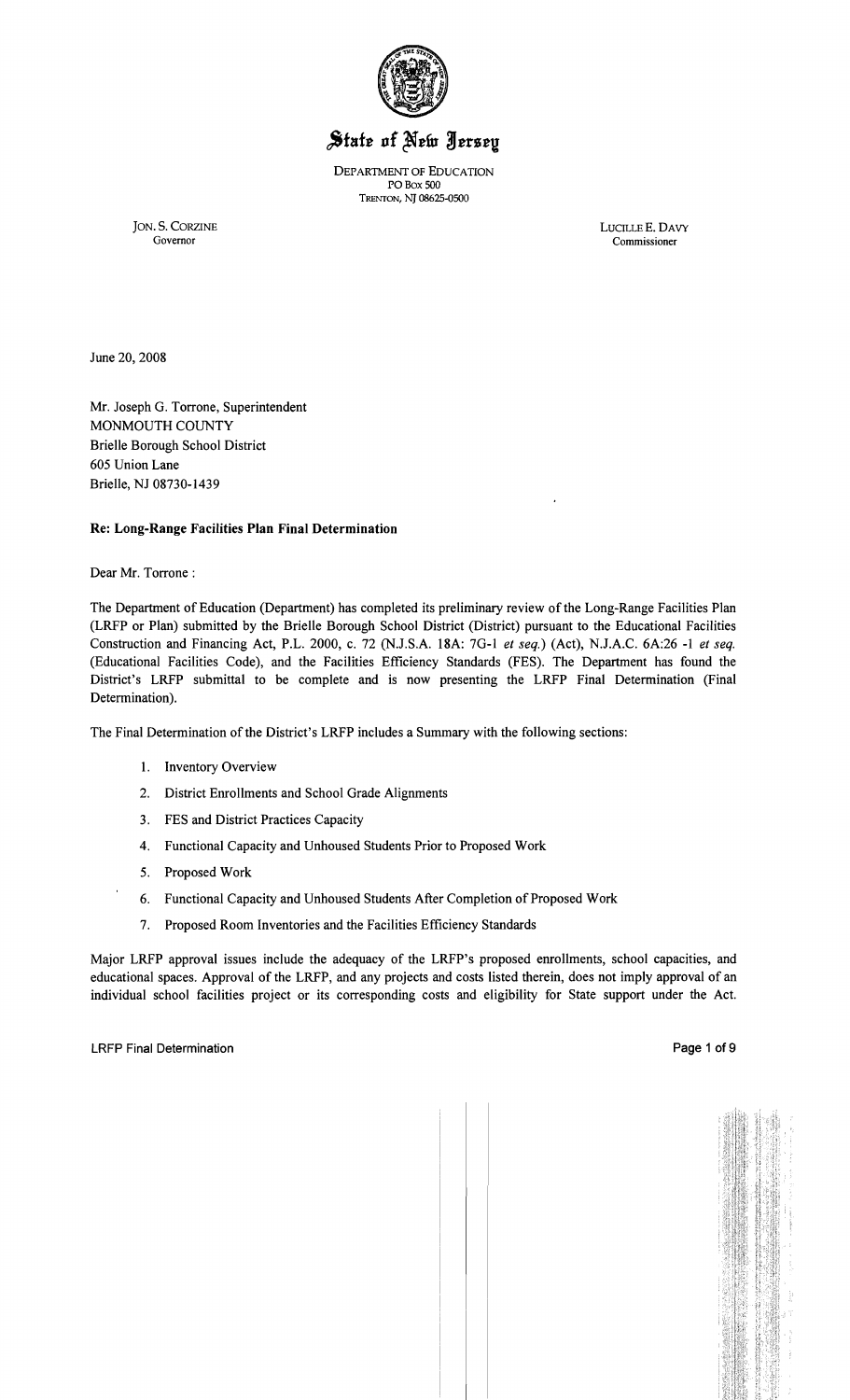Similarly, approval of the LRFP does not imply approval of portions of the Plan that are inconsistent with the Department's FES and proposed building demolition or replacement. Determination of preliminary eligible costs and final eligible costs will be made at the time of the approval of a particular school facilities project pursuant to NJ.S.A. 18A:7G-5. The District must submit a feasibility study as part of the school facilities project approval process, pursuant to N.J.S.A. 18A:7G-7b, to support proposed building demolition or replacement. The feasibility study should demonstrate that a building might pose a risk to the safety of the occupants after rehabilitation or that rehabilitation is not cost-effective.

Following the approval of the LRFP, the District may submit an amendment to the approved LRFP for Department review. Unless and until an amendment to the LRFP is submitted to and approved by the Commissioner of the Department pursuant to N:J.S.A. 18A:7G-4(c), the approved LRFP shall remain in effect. The District may proceed with the implementation of school facilities projects that are consistent with the approved LRFP whether or not the school facilities project contains square footage that may be ineligible for State support.

We trust that this document will adequately explain the Final Determination and allow the District to move forward with the initiation of projects within its LRFP. Please contact H. Lyle Jones, Regional Director at the Office of School Facilities at (609) 943-5452 with any questions or concerns that you may have.

Sincerely,

Luille Eday

Lucille E. Davy Commissioner

Enclosure

c: John Hart, Chief of Staff William King, Assistant Commissioner, Division of Field Services Kathryn Forsyth, Director of Public Information Carole K. Morris, Monmouth County, Executive County Superintendent Susan Kutner, Director, Policy and Planning, School Facilities, Office of the Chief of Staff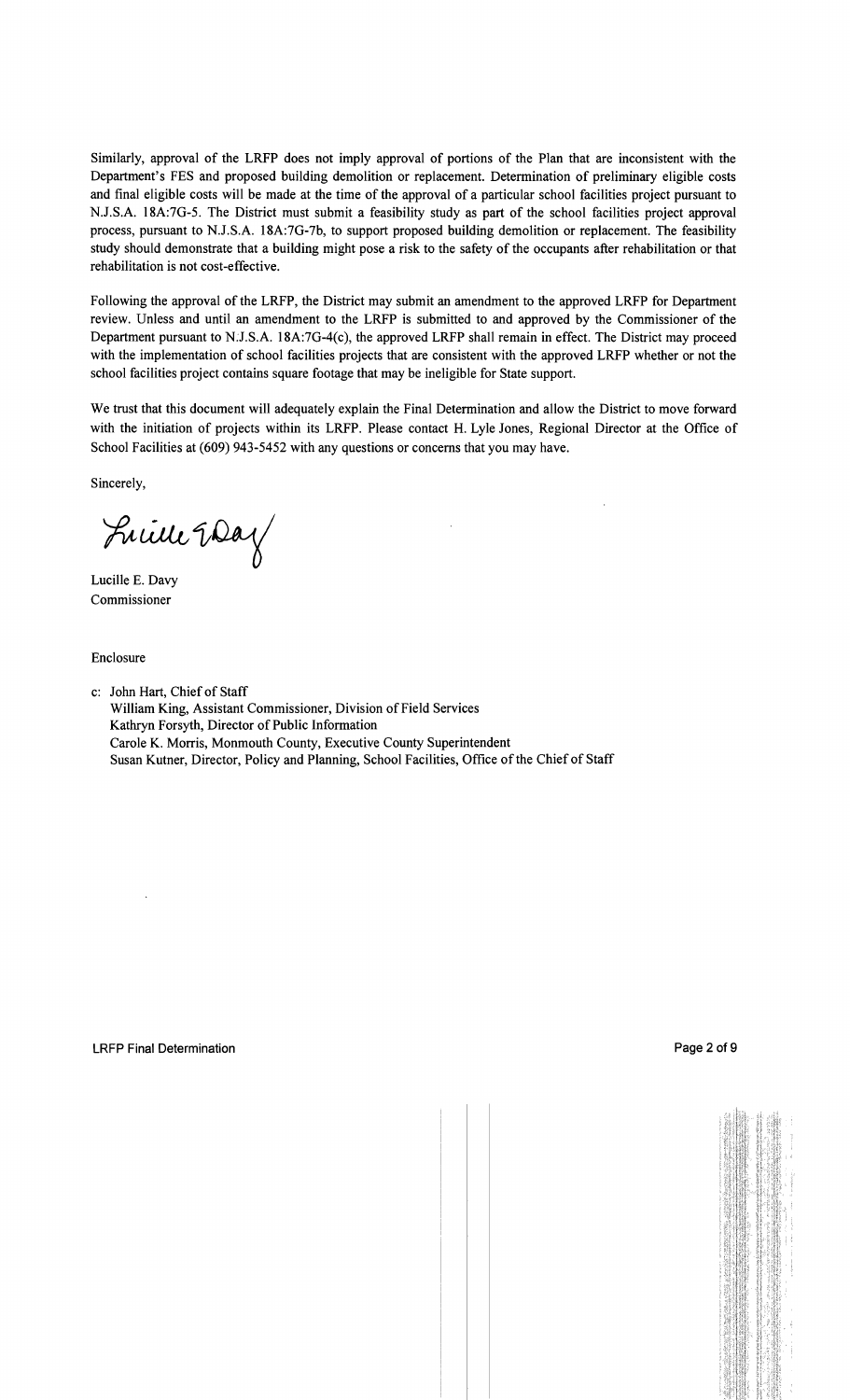# LONG-RANGE FACILITIES PLAN

# Final Determination Summary

#### Brielle Borough School District

The Department of Education (Department) has completed its review of the Long-Range Facilities Plan (LRFP or Plan) submitted by the Brielle Borough School District (District) pursuant to the Educational Facilities Construction and Financing Act, P.L. 2000, c.72 (NJ.S.A. 18A:7G-l *et seq.)* (Act), NJ.A.C. 6A:26-1 et seq. (Educational Facilities Code), and the Facilities Efficiency Standards (FES).

This is the Department's Final Determination Summary (Summary) of the LRFP. The Summary is based on the standards set forth in the Act, the Educational Facilities Code, the FES, District entered data in the LRFP and Project Application and Tracking System (LRFP website), and District supplied supporting documentation. The Summary consists of seven sections. The referenced reports in *italic* text are standard LRFP reports available on the Department's LRFP website.

#### 1. Inventory Overview

The District provides services for students in grades K-8. The predominant existing school grade configuration is K-8. The predominant proposed school grade configuration is PK-8. The District is classified as an "Under 55" district for funding purposes.

The District identified existing and proposed schools, sites, buildings, playgrounds, playfields, and parking lots in its LRFP. The total number of existing and proposed district-owned or leased schools, sites, and buildings are listed in Table 1. A detailed description of each asset can be found in the LRFP website report titled *"Site Asset Inventory Report. "* 

|                                                      | <b>Existing</b> | <b>Proposed</b> |
|------------------------------------------------------|-----------------|-----------------|
| Sites:                                               |                 |                 |
| <b>Total Number of Sites</b>                         |                 |                 |
| Number of Sites with no Buildings                    |                 |                 |
| Number of Sites with no Instructional Buildings      |                 |                 |
| <b>Schools and Buildings:</b>                        |                 |                 |
| <b>Total Number of Schools</b>                       |                 |                 |
| <b>Total Number of Instructional Buildings</b>       |                 |                 |
| Total Number of Administrative and Utility Buildings |                 |                 |
| <b>Total Number of Athletic Facilities</b>           |                 |                 |
| <b>Total Number of Parking Facilities</b>            |                 |                 |
| Total Number of Temporary Facilities                 |                 |                 |

#### Table 1: Inventory Summary

As directed by the Department, incomplete school facilities projects that have project approval from the Department are represented as "existing" in the Plan. District schools with incomplete approved projects that include new construction or the reconfiguration of existing program space are as follows: n/a.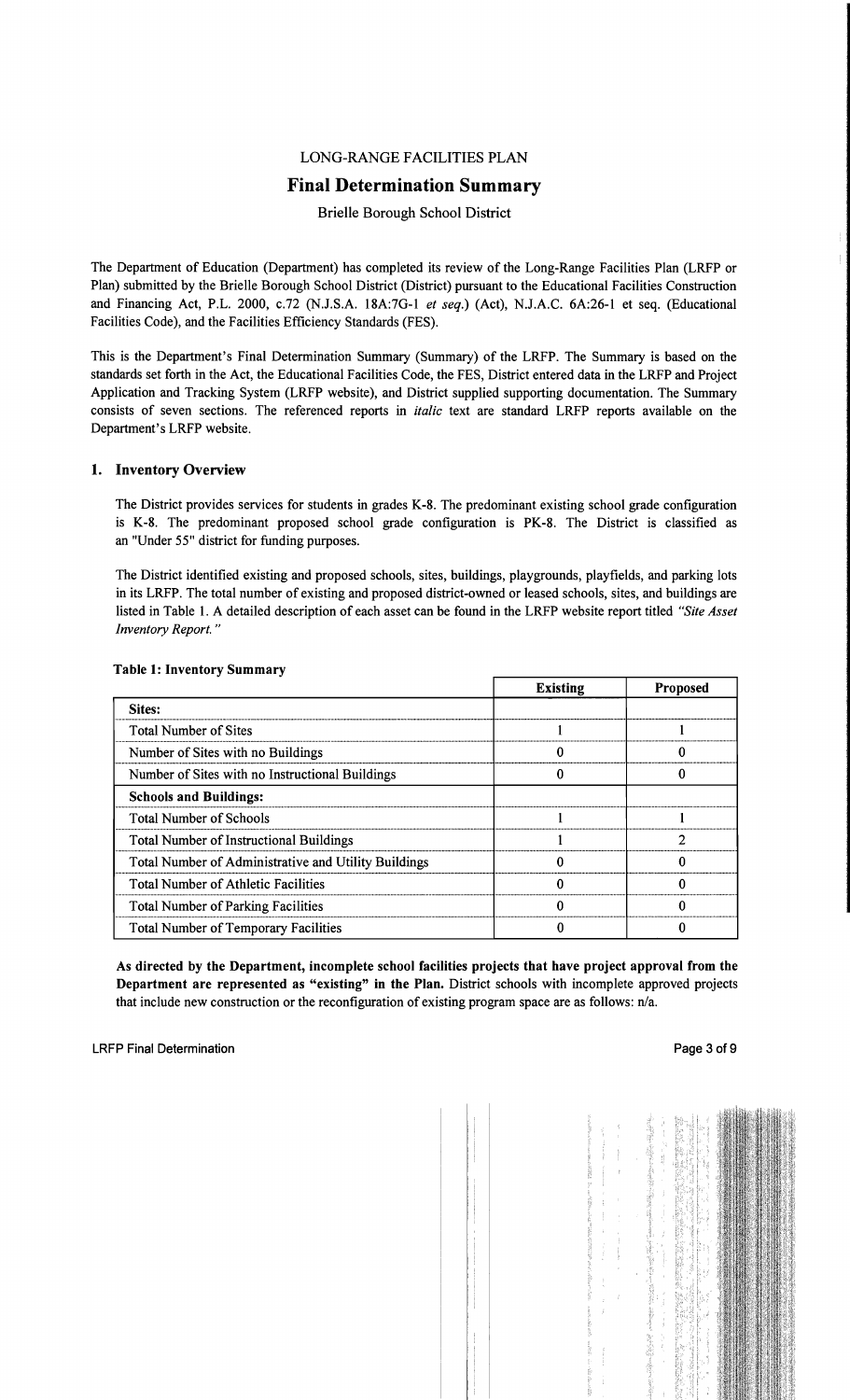Major conclusions are as follows:

- The District is proposing to maintain the existing number of District-owned or leased sites.
- The District is proposing to maintain the existing number of District-owned or operated schools.
- The District is proposing to increase the existing number of District-owned or leased instructional buildings. The District is proposing to maintain the existing number of District-owned or leased noninstructional buildings.

FINDINGS The Department has determined that the proposed inventory is adequate for review of the District's LRFP. However, the LRFP determination does not imply approval of an individual school facilities project listed within the LRFP. The District must submit individual project applications for project approval. If building demolition or replacement is proposed, the District must submit a feasibility study, pursuant to N.J.S.A. 18A:7G-7b, as part of the application for the specific school facilities project.

# 2. District Enrollments and School Grade Alignments

The District determined the number of students, or "proposed enrollments," to be accommodated in the LRFP on a district-wide basis and in each school. The District's existing and proposed enrollments and the cohortsurvival projection provided by the Department on the LRFP website are listed in Table 2. Detailed information can be found in the LRFP website report titled *"Enrollment Projection Detail.* " Existing and proposed school enrollments and grade alignments can be found in the report titled *"Enrollment and School Grade Alignment. "* 

|                             | <b>Actual Enrollments</b><br>2006 | <b>District Proposed</b><br><b>Enrollments</b> | <b>Department's LRFP</b><br><b>Website Projection</b> |
|-----------------------------|-----------------------------------|------------------------------------------------|-------------------------------------------------------|
| Grades K-12:                |                                   |                                                |                                                       |
| Grades K-5, including SCSE  | 492                               | 527                                            | 527                                                   |
| Grades 6-8, including SCSE  | 212                               | 284                                            | 286                                                   |
| Grades 9-12, including SCSE |                                   | 0                                              | 0                                                     |
| <b>Totals K-12</b>          | 704                               | 811                                            | 813                                                   |
| Pre-Kindergarten:           |                                   |                                                |                                                       |
| Pre-Kindergarten, Age 3     |                                   | 53                                             |                                                       |
| Pre-Kindergarten, Age 4     |                                   | 53                                             |                                                       |
| Pre-Kindergarten, SCSE      |                                   | 6                                              | 6                                                     |

#### Table 2: Enrollment Comparison

*"SCSE"* = *Self-Contained Special Education* 

Major conclusions are as follows:

- The District did not elect to use the Department's LRFP website projection. Supporting documentation was submitted to the Department as required to justify the proposed enrollments.
- The District is planning for increasing enrollments.
- The District is not an ECPA (Early Childhood Program Aid) District.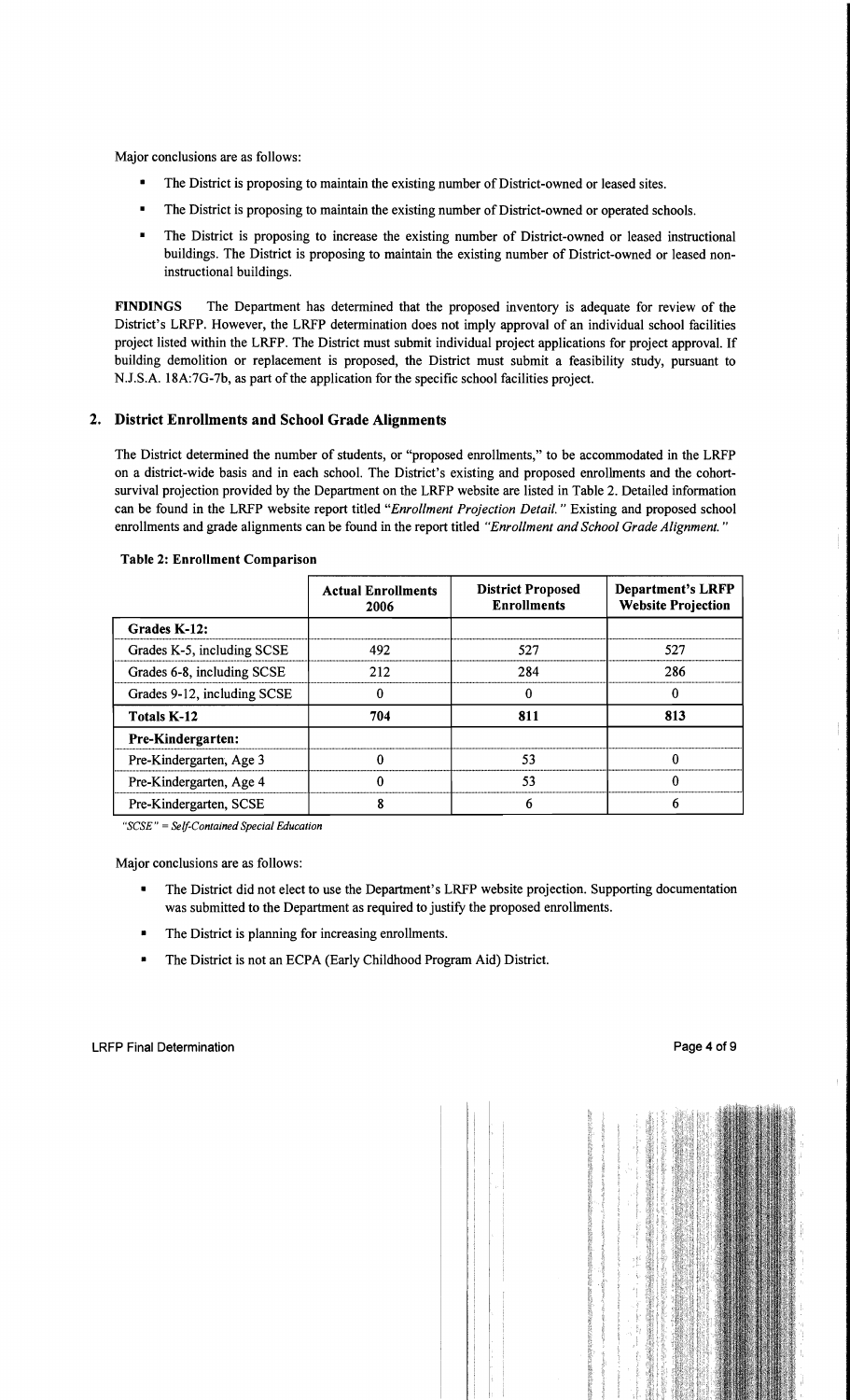FINDINGS The Department has determined that the District's proposed enrollments are supportable for review of the District's LRFP. The Department will require a current enrollment projection at the time an application for a school facilities project is submitted incorporating the District's most recent Fall Enrollment Report in order to verify that the LRFP's planned capacity is appropriate for the updated enrollments.

# 3. FES and District Practices Capacity

The proposed room inventories for each school were analyzed to determine whether the LRFP provides adequate capacity for the proposed enrollments. Two capacity calculation methods, called *"FES Capacity"* and *"District Practices Capacity,* " were used to assess existing and proposed school capacity in accordance with the FES and District program delivery practices. A third capacity calculation, called *"Functional Capacity, "*  determines Unhoused Students and potential State support for school facilities projects. Functional Capacity is analyzed in Section 5 of this Summary.

- *FES Capacity* only assigns capacity to pre-kindergarten *(if district-owned or operated),* kindergarten, general, and self-contained special education classrooms. No other room types are considered to be capacity-generating. Class size is based on the FES and is prorated for classrooms that are sized smaller than FES classrooms. FES Capacity is most accurate for elementary schools, or schools with non-departmentalized programs, in which instruction is "homeroom" based. This capacity calculation may also be accurate for middle schools depending upon the program structure. However, this method usually significantly understates available high school capacity since specialized spaces that are typically provided in lieu of general classrooms are not included in the capacity calculations.
- *District Practices Capacity allows the District to include specialized room types in the capacity* calculations and adjust class size to reflect actual practices. This calculation is used to review capacity and enrollment coordination in middle and high schools.

A capacity utilization factor in accordance with the FES is included in both capacity calculations. A 90% capacity utilization rate is applied to classrooms serving grades K-8. An 85% capacity utilization rate is applied to classrooms serving grades 9-12. No capacity utilization factor is applied to preschool classrooms.

Table 3 provides a summary of existing and proposed district-wide capacities. Detailed information can be found in the LRFP website report titled *"FES and District Practices Capacity. "* 

|                                         | <b>Total FES Capacity</b> | <b>Total District Practices Capacity</b> |
|-----------------------------------------|---------------------------|------------------------------------------|
| $(A)$ Proposed Enrollments              | 917                       | 917                                      |
| $ $ (B) Existing Capacity               | 628.69                    | 642.60                                   |
| <i>Existing Capacity Status (B)-(A)</i> | $-288.31$                 | -274 40                                  |
| (C) Proposed Capacity                   | 752.89                    | 766.80                                   |
| <i>Froposed Capacity Status (C)-(A)</i> | $-164.11$                 | $-150.20$                                |

#### Table 3: FES and District Practices Capacity Summary

\* *Positive numbers signify surplus capacity; negative numbers signify inadequate capacity. Negative values for District Practices capacity are acceptable ifproposed enrollments do not exceed 100% capacity utilization.* 

Major conclusions are as follows:

• The District has appropriately coordinated proposed school capacities and enrollments in the LRFP.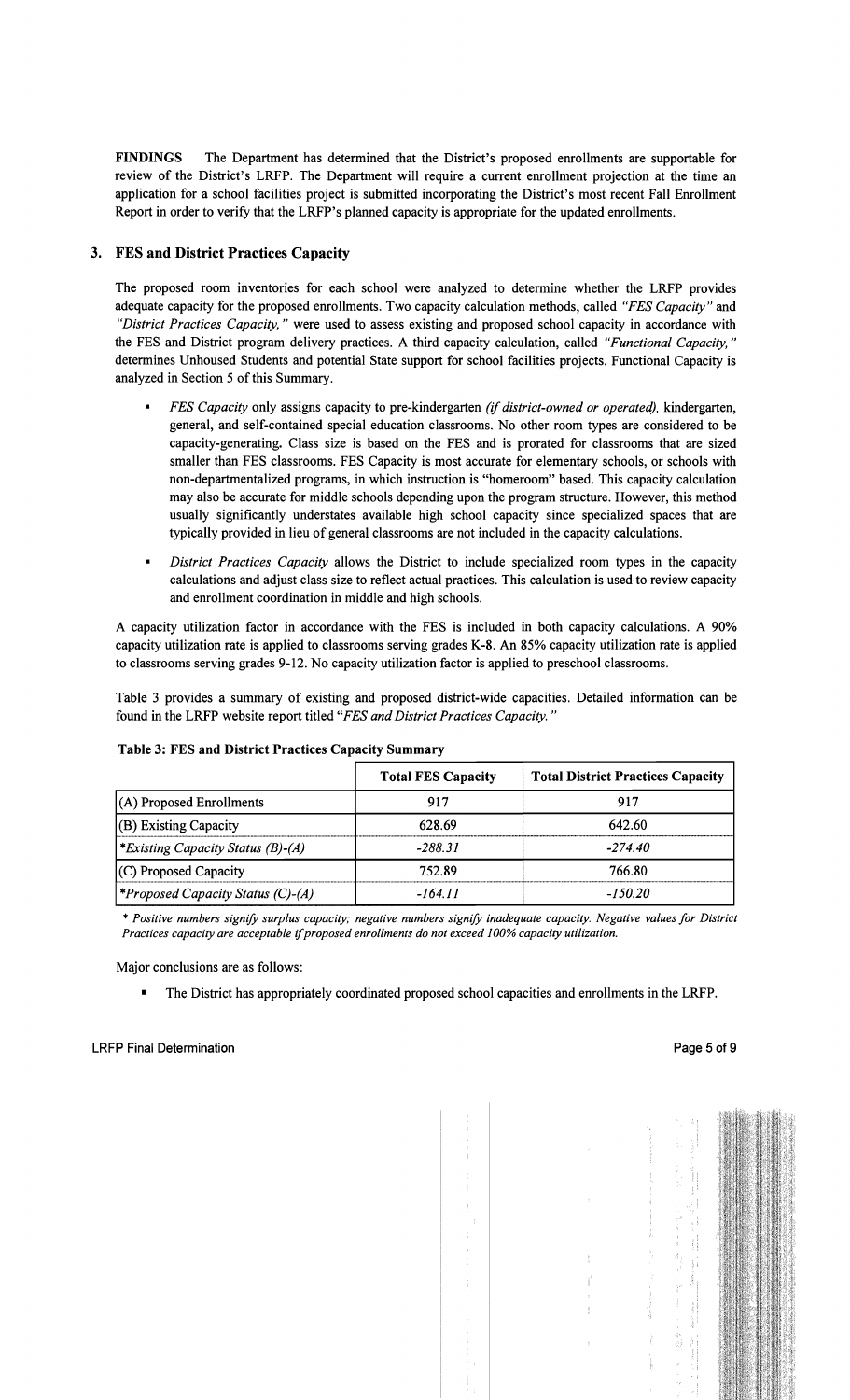Adequate justification has been provided by the District if capacity for a school deviates from the proposed enrollments by more than 5%.

FINDINGS The Department has determined that the proposed District capacity, in accordance with the proposed enrollments, is adequate for review of the District's LRFP. The Department will require a current enrollment projection at the time an application for a school facilities project is submitted, incorporating the District's most recent Fall Enrollment Report, in order to verify that the LRFP's planned capacity meets the District's updated enrollments.

# 4. Functional Capacity and Unhoused Students Prior to Proposed Work

*Functional Capacity* was calculated and compared to the proposed enrollments to provide a preliminary estimate of Unhoused Students and new construction funding eligibility. Functional Capacity is the adjusted gross square footage of a school building *(total gross square feet minus excluded space)* divided by the minimum area allowance per Full-time Equivalent student for the grade level contained therein. Unhoused Students is the number of students projected to be enrolled in the District that exceeds the Functional Capacity of the District's schools pursuant to N.J.A.C.  $6A:26-2.2(c)$ .

*"Excluded Square Feet"* in the LRFP Functional Capacity calculation includes (1) square footage exceeding the FES for any pre-kindergarten, kindergarten, general education, or self-contained special education classroom; (2) grossing factor square footage *(corridors, stairs, mechanical rooms, etc.)* that exceeds the FES allowance, and (3) square feet proposed to be demolished or discontinued from use. Excluded square feet may be revised during the review process for individual school facilities projects.

Table 4 provides a preliminary assessment of Functional Capacity, Unhoused Students, and Estimated Maximum Approved Area for the various grade groups in accordance with the FES. Detailed information concerning the calculation and preliminary excluded square feet can be found in the LRFP website reports titled *"Functional Capacity and Unhoused Students"* and *"Functional Capacity Excluded Square Feet."* 

|                      |            | B          |                 |                |                          |
|----------------------|------------|------------|-----------------|----------------|--------------------------|
|                      |            | Estimated  |                 | D              | $E = C x D$              |
|                      | A          | Existing   | $C = A-B$       | Area           | <b>Estimated Maximum</b> |
|                      | Proposed   | Functional | Unhoused        | Allowance      | Approved Area for        |
|                      | Enrollment | Capacity   | <b>Students</b> | (gsf/students) | <b>Unhoused Students</b> |
| Elementary $(K-5)^*$ | 521        | 402.25     | 118.75          | 125.00         | 14,844.40                |
| Middle $(6-8)$       | 284        | 219.27     | 64.73           | 134.00         | 8,674.17                 |
| High $(9-12)$        | 0          | 0          | 0               | 151.00         | 0                        |
| Totals K-12          | 805        | 621.52     |                 |                |                          |

#### Table 4: Functional Capacity and Unhoused Students Prior to Proposed Work

\**Pre-kindergarten students are not included in the calculations.* 

Major conclusions are as follows:

• The calculations for "Estimated Existing Functional Capacity" include school facilities projects that have been approved by the Department but were not under construction or complete at the time of Plan submission.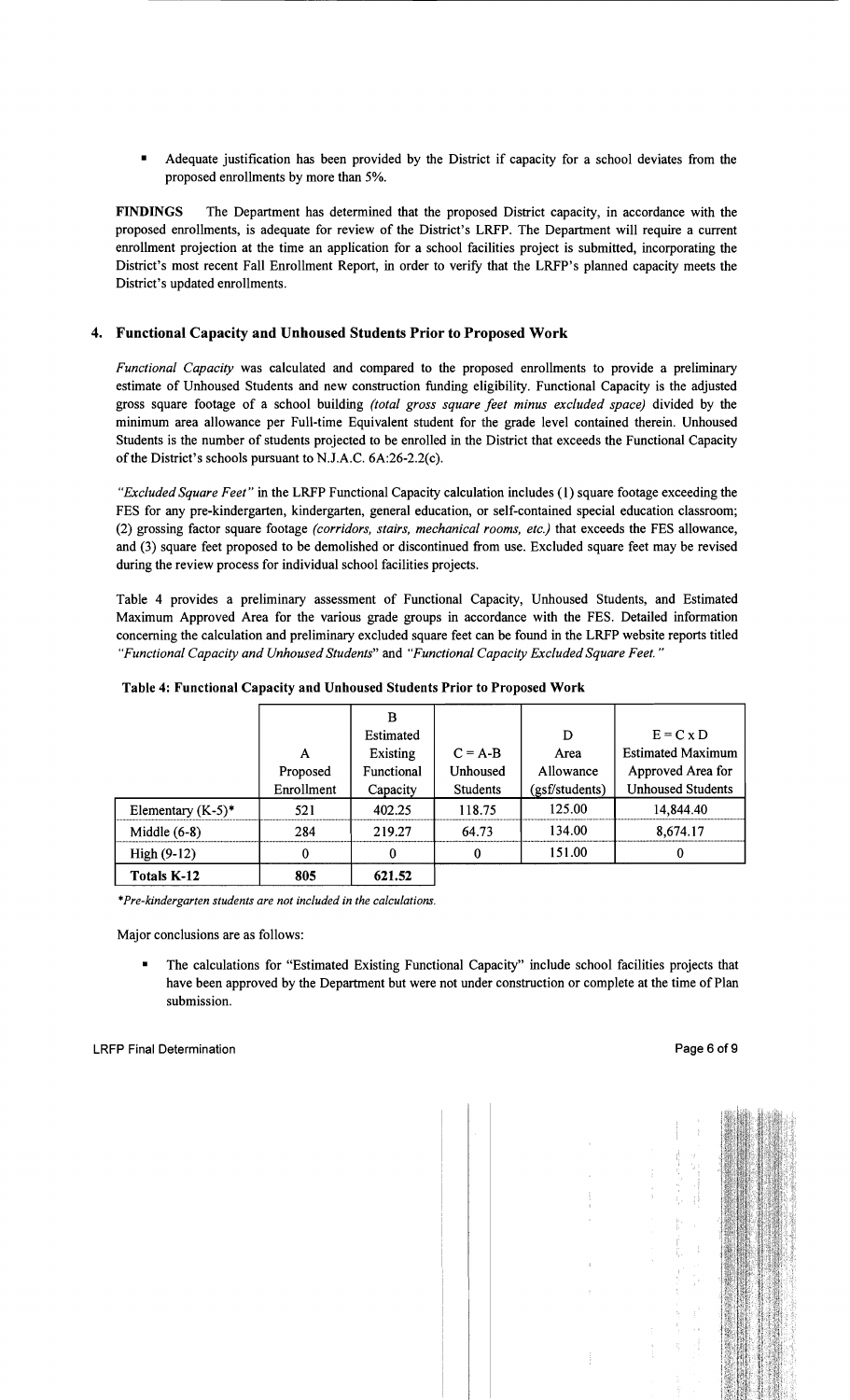- The District, based on the preliminary LRFP assessment, does not have Unhoused Students for the following FES grade groups: Grades PK, 9-12.
- The District, based on the preliminary LRFP assessment, has Unhoused Students for the following FES grade groups: Grades K-5, 6-8.
- The District is not an ECPA district. Therefore, pre-kindergarten students are not included in the calculations. Unhoused pre-kindergarten self-contained special education students are eligible for State support. A determination of square footage eligible for State support will be made at the time an application for a specific school facilities project is submitted to the Department for review and approval.
- The District is not proposing to demolish or discontinue the use of existing District-owned instructional space. The Functional Capacity calculation excludes square feet proposed to be demolished or discontinued for the following FES grade groups: n/a.

FINDINGS Functional Capacity and Unhoused Students calculated in the LRFP are preliminary estimates. Justification for square footage in excess of the FES and the determination of additional excluded square feet, Preliminary Eligible Costs (PEC), and Final Eligible Costs (FEC) will be included in the review process for specific school facilities projects. A feasibility study undertaken by the District is required if building demolition or replacement is proposed per N.J.A.C. 6A:26-2.3(b)(10).

# 5. Proposed Work

The District was instructed to review the condition of its facilities and sites and to propose corrective *"system"*  and *"inventory"* actions in its LRFP. *"System"* actions upgrade existing conditions without changing spatial configuration or size. Examples of system actions include new windows, finishes, and mechanical systems. *"Inventory"* actions address space problems by removing, adding, or altering sites, schools, buildings and rooms. Examples of inventory actions include building additions, the reconfiguration of existing walls, or changing room use.

Table 5 summarizes the type of work proposed in the District's LRFP for instructional buildings. Detailed information can be found in the LRFP website reports titled *"Site Asset Inventory," "LRFP Systems Actions Summary,* .. *and "LRFP Inventory Actions Summary.* ..

|  |  |  |  | Table 5: Proposed Work for Instructional Buildings |  |
|--|--|--|--|----------------------------------------------------|--|
|--|--|--|--|----------------------------------------------------|--|

| <b>Type of Work</b>                                            | <b>Work Included in LRFP</b> |
|----------------------------------------------------------------|------------------------------|
| <b>System Upgrades</b>                                         | Yes                          |
| <b>Inventory Changes</b>                                       |                              |
| Room Reassignment or Reconfiguration                           |                              |
| <b>Building Addition</b>                                       | N٥                           |
| New Building                                                   | Yes                          |
| Partial or Whole Building Demolition or Discontinuation of Use | Ν٥                           |
| New Site                                                       |                              |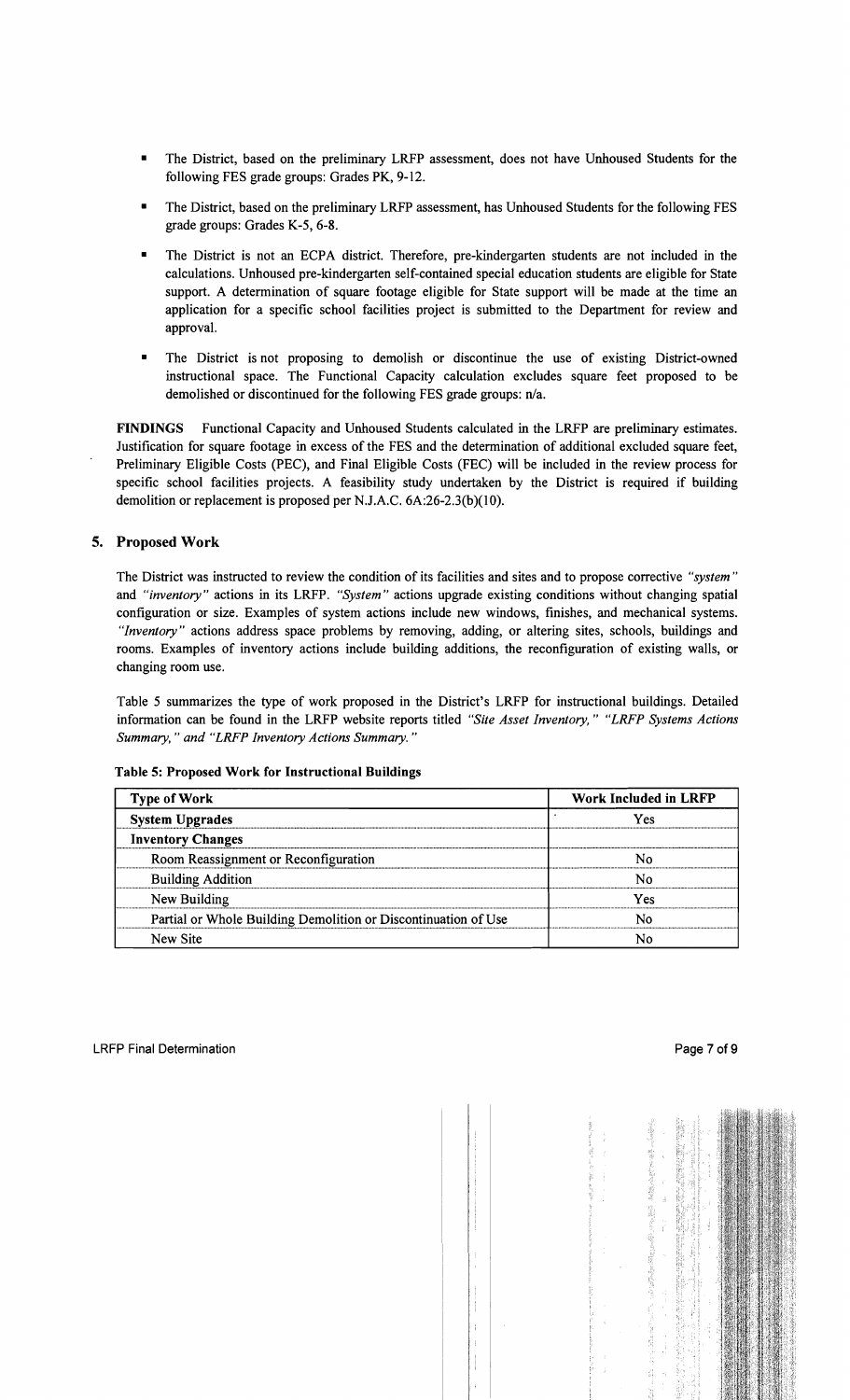Major conclusions are as follows:

- The District has proposed system upgrades in one or more instructional buildings.
- The District has not proposed inventory changes, including new construction, in one or more instructional buildings.
- The District has proposed new construction in lieu of rehabilitation in one or more instructional buildings.

Please note that costs represented in the LRFP are for capital planning purposes only. Estimated costs are not intended to represent preliminary eligible costs or fmal eligible costs of approved school facilities projects.

The Act (N.l.S.A. 18A:7G-7b) provides that all school facilities shall be deemed suitable for rehabilitation unless a pre-construction evaluation undertaken by the District demonstrates to the satisfaction of the Commissioner that the structure might pose a risk to the safety of the occupants even after rehabilitation or that rehabilitation is not cost-effective. Pursuant to N.J.A.C. 6A:26-2.3(b)(10), the Commissioner may identify school facilities for which new construction is proposed in lieu of rehabilitation for which it appears from the information presented that new construction is justified, provided, however, that for such school facilities so identified, the District must submit a feasibility study as part of the application for the specific school facilities project. The cost of each proposed building replacement is compared to the cost of additions or rehabilitation required to eliminate health and safety deficiencies and to achieve the District's programmatic model.

Facilities used for non-instructional or non-educational purposes are ineligible for State support under the Act. However, projects for such facilities shall be reviewed by the Department to determine whether they are consistent with the District's LRFP and whether the facility, if it is to house students (full or part time) conforms to educational adequacy requirements. These projects shall conform to all applicable statutes and regulations.

FINDINGS The Department has determined that the proposed work is adequate for review of the District's LRFP. However, Department approval of proposed work in the LRFP does not imply that the District may proceed with a school facilities project. The District must submit individual project applications with cost estimates for Department project approval. Both school facilities project approval and other capital project review require consistency with the District's approved LRFP.

# 6. Functional Capacity and Unhoused Students After Completion of Proposed Work

The *Functional Capacity* of the District's schools *after* completion of the scope of work proposed in the LRFP was calculated to highlight any remaining Unhoused Students.

Table 6 provides a preliminary assessment of Unhoused Students and Estimated Remaining Maximum Area after completion of new construction proposed in the LRFP, if applicable. Detailed information concerning the calculation can be found in the website report titled *"Functional Capacity and Unhoused Students."*